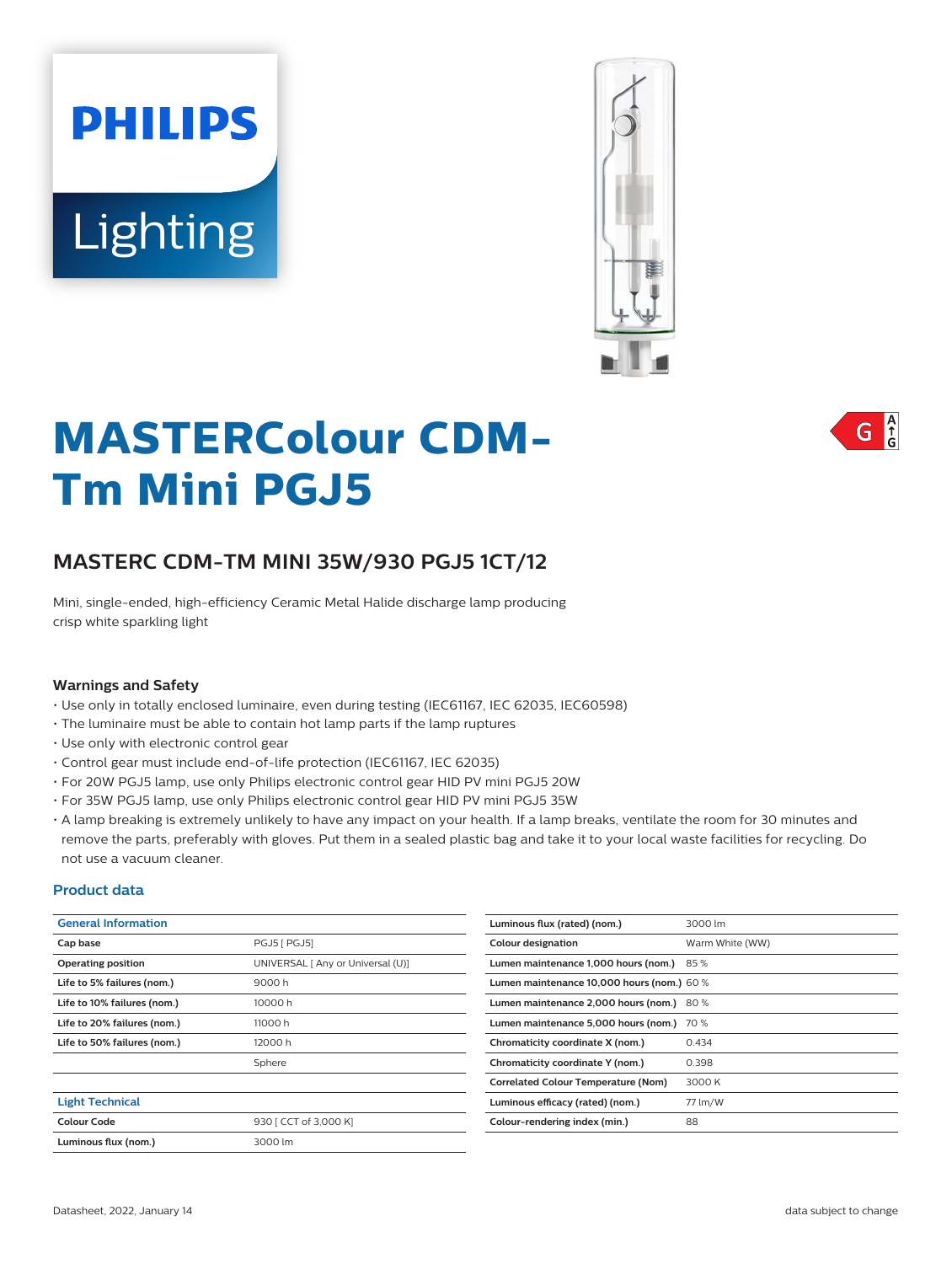# **MASTERColour CDM-Tm Mini PGJ5**

| Colour rendering index (nom.)      | 91                |  |  |  |
|------------------------------------|-------------------|--|--|--|
|                                    |                   |  |  |  |
| <b>Operating and Electrical</b>    |                   |  |  |  |
| Power (Rated) (Nom)                | 39.1W             |  |  |  |
| Lamp current run-up (max.)         | 0.7A              |  |  |  |
| Re-ignition time (min.) (max.)     | 15 min            |  |  |  |
| Ignition time (max.)               | 30 <sub>s</sub>   |  |  |  |
| Voltage (Max)                      | 104 V             |  |  |  |
| Voltage (Min)                      | 88 V              |  |  |  |
| <b>Voltage (Nom)</b>               | 96 V              |  |  |  |
|                                    |                   |  |  |  |
| <b>Controls and Dimming</b>        |                   |  |  |  |
| Dimmable                           | No                |  |  |  |
| Run-up time 90% (max.)             | 3 min             |  |  |  |
|                                    |                   |  |  |  |
| <b>Mechanical and Housing</b>      |                   |  |  |  |
| <b>Lamp Finish</b>                 | Clear             |  |  |  |
| <b>Bulb shape</b>                  | T <sub>13.3</sub> |  |  |  |
|                                    |                   |  |  |  |
| <b>Approval and Application</b>    |                   |  |  |  |
| <b>Energy Efficiency Class</b>     | G                 |  |  |  |
| Mercury (Hg) content (max.)        | 2.7 <sub>mg</sub> |  |  |  |
| Mercury (Hg) content (nom.)        | 2.74 mg           |  |  |  |
| Energy consumption kWh/1,000 hours | 40 kWh            |  |  |  |

|                                      | 473353                                |
|--------------------------------------|---------------------------------------|
|                                      |                                       |
| <b>UV</b>                            |                                       |
| PET (NIOSH) (min.)                   | 8 h/500lx                             |
| Damage factor D/fc (max.)            | 0.4                                   |
|                                      |                                       |
| <b>Luminaire Design Requirements</b> |                                       |
| Bulb temperature (max.)              | 480 °C                                |
| Cap-base temperature (max.)          | 250 °C                                |
|                                      |                                       |
| <b>Product Data</b>                  |                                       |
| Full product code                    | 871150021149115                       |
| Order product name                   | MASTERColour CDM-Tm Mini 35W/930 PGJ5 |
|                                      | 1CT/12                                |
| EAN/UPC - product                    | 8711500211491                         |
| Order code                           | 21149115                              |
| SAP numerator - quantity per pack    | 1                                     |
| Numerator - packs per outer box      | 12                                    |
| <b>SAP</b> material                  | 928093905130                          |
| SAP net weight (piece)               | 0.006 kg                              |
| <b>ILCOS</b> code                    | MT/UB-35/930-H/L-PGJ5-13.3/52         |

## **Dimensional drawing**



**MASTERColour CDM-Tm Mini 35W/930 PGJ5 1CT/12**

| Product                                  | $D(max)$ D |    |    | O L(min) L(max) L |    | C (max)         |
|------------------------------------------|------------|----|----|-------------------|----|-----------------|
| MASTERColour CDM- 13.2 mm 0.44 4 mm 22.3 |            |    |    | 22.9 mm 22.6      |    | $52 \text{ mm}$ |
| Tm Mini 35W/930                          |            | 1n | mm |                   | mm |                 |
| <b>PGJ51CT/12</b>                        |            |    |    |                   |    |                 |